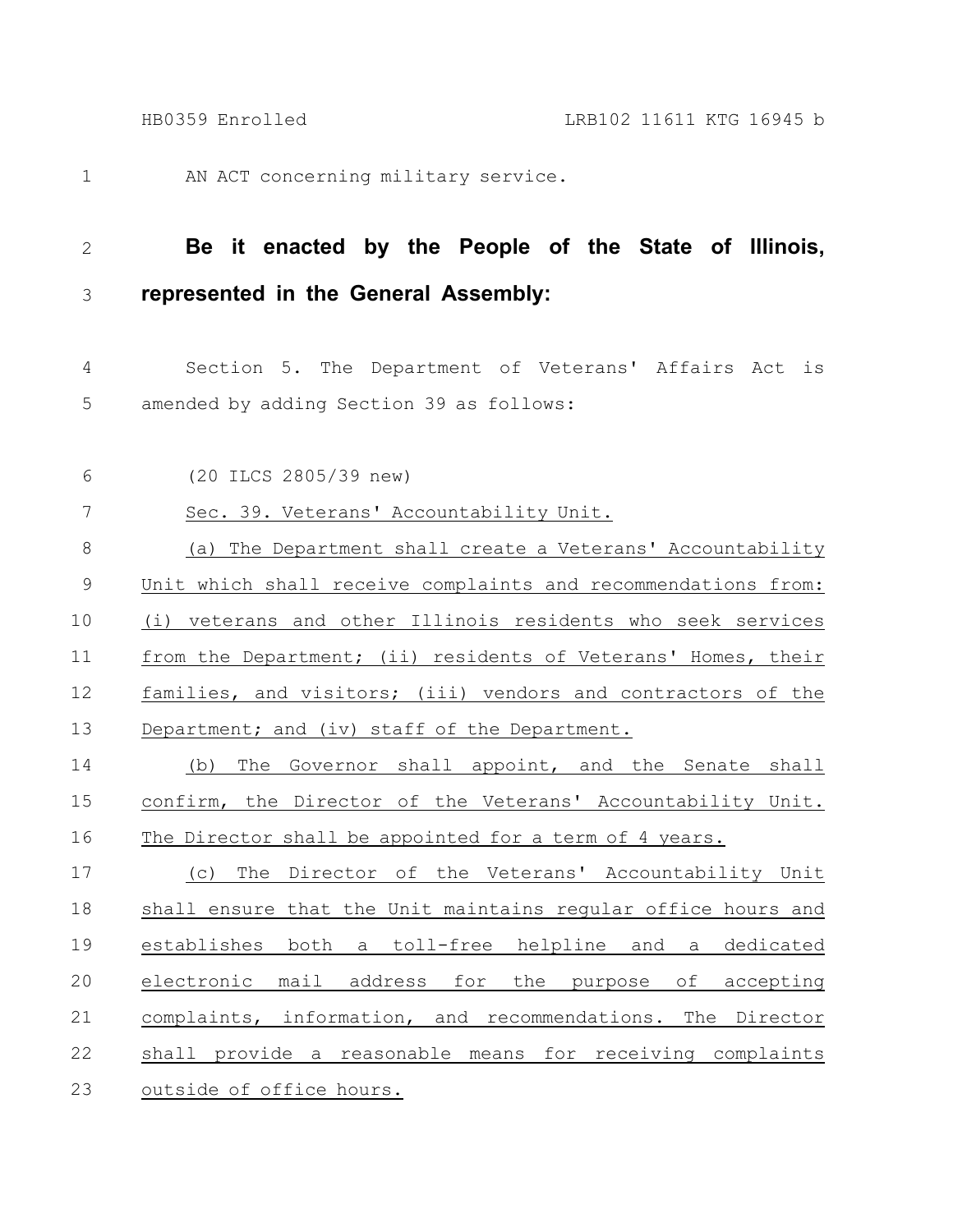HB0359 Enrolled - 2 - LRB102 11611 KTG 16945 b

(d) The Veterans' Accountability Unit shall function independently of the Department. The salary and benefits of the Director of the Veterans' Accountability Unit and any other staff of the Unit, as deemed necessary by the Director, along with all other expenses of the Unit shall be paid from appropriations to the Department. 1 2 3 4 5 6

(e) The Director and staff of the Veterans' Accountability Unit shall have the authority to access the offices or facilities of the Department and the Veterans' Homes and shall have access to all information, documents, and personnel of the Department as needed to perform the duties of the Veterans' Accountability Unit. It is the duty of every employee of the Department to cooperate with the Veterans' Accountability Unit. The Department shall provide the staff of the Veterans' Accountability Unit with physical space in each Department office and in each Veterans' Home to conduct confidential business as needed to perform the work of the Veterans' Accountability Unit. 7 8 9 10 11 12 13 14 15 16 17 18

(f) The Veterans' Accountability Unit shall ensure all complaints, allegations, or incidents of possible misconduct, misfeasance, malfeasance, or violations of rules, procedures, or laws by any employee, service provider, or contractor of the Department are reported to the Office of Executive Inspector General for the Agencies of the Illinois Governor. (g) The Office of Executive Inspector General for the Agencies of the Illinois Governor shall assess the complaints, 19 20 21 22 23 24 25 26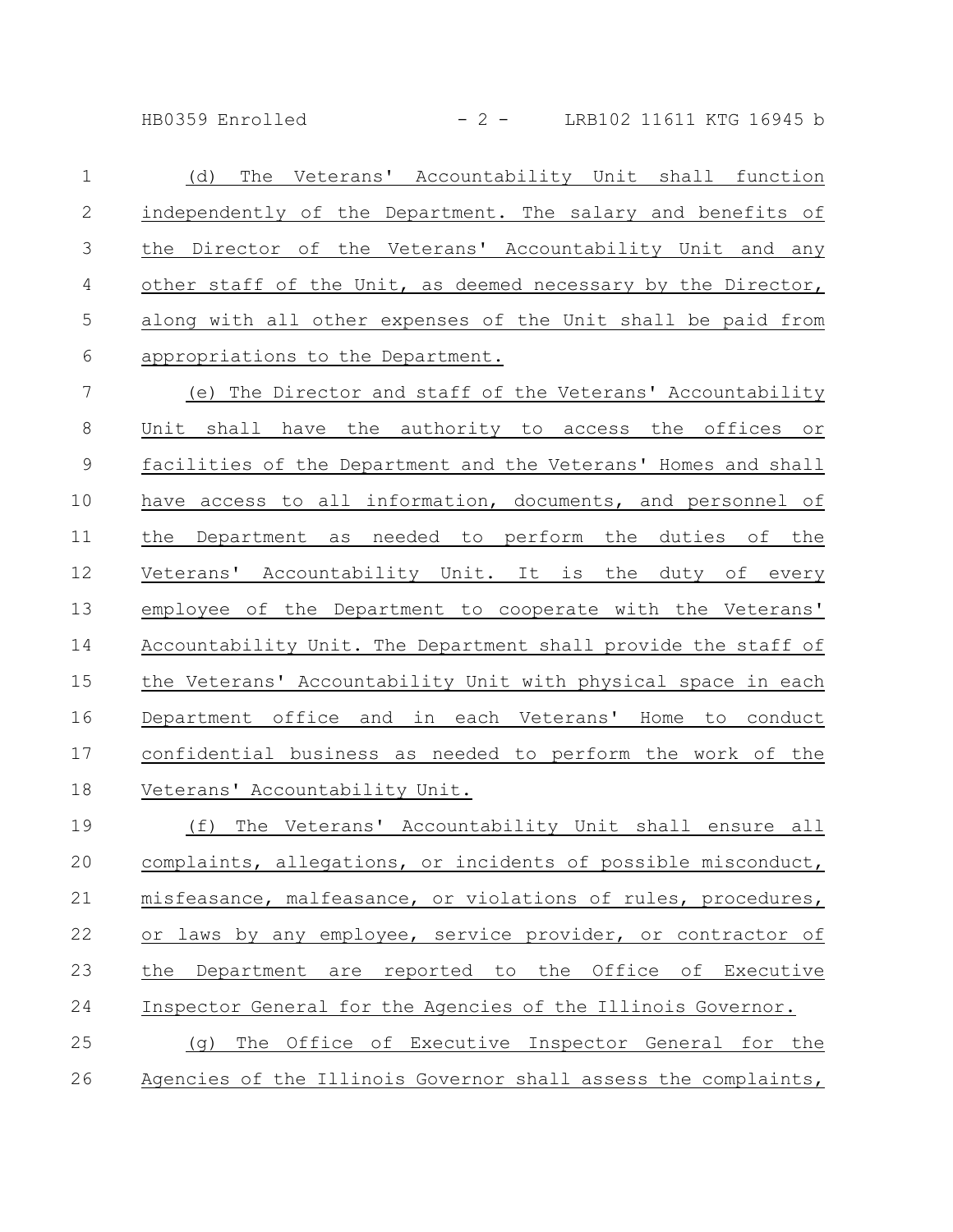HB0359 Enrolled - 3 - LRB102 11611 KTG 16945 b

allegations, and incidents and shall determine whether to (i) investigate, (ii) refer to the appropriate agency, (iii) refer to any appropriate law enforcement agency, (iv) request a response from the Department to the complaint, allegations, or incident, or (v) refer to the Veterans' Accountability Unit to conduct further inquiry or review if necessary. 1 2 3 4 5 6

(h) The Director of the Veterans' Accountability Unit may recommend changes to the Director of Veterans' Affairs concerning Department policies or practices based upon information learned or observations made by the Veterans' Accountability Unit staff during the course of its duties. The Director of the Veterans' Accountability Unit shall meet regularly with the Office of Executive Inspector General for the Agencies of the Illinois Governor to report this information to allow the Office to determine whether further investigation is necessary. 7 8 9 10 11 12 13 14 15 16

(i) The Veterans' Accountability Unit shall create an annual report that includes a summary of the complaints received and actions taken in response. This report shall not include any referrals to the Office of Executive Inspector General for the Agencies of the Illinois Governor that result in an investigation. The summaries shall not contain any confidential or identifying information concerning the subjects or complainants of the reports and investigations. (j) Nothing in this Section shall limit investigations by the Department of Veterans' Affairs that may otherwise be 17 18 19 20 21 22 23 24 25 26